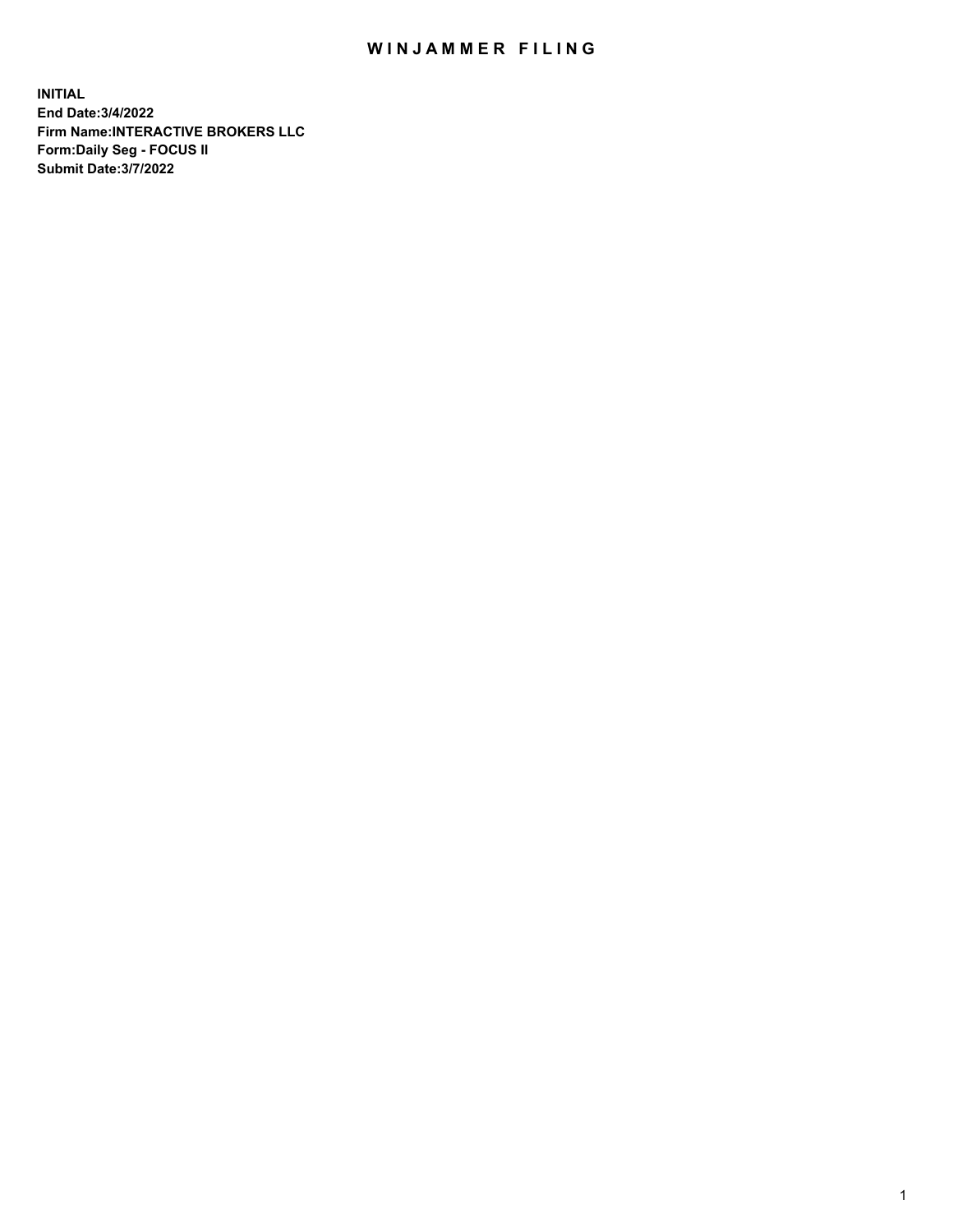**INITIAL End Date:3/4/2022 Firm Name:INTERACTIVE BROKERS LLC Form:Daily Seg - FOCUS II Submit Date:3/7/2022 Daily Segregation - Cover Page**

| Name of Company                                                                                                                                                                                                                                                                                                                | <b>INTERACTIVE BROKERS LLC</b>                                                                 |
|--------------------------------------------------------------------------------------------------------------------------------------------------------------------------------------------------------------------------------------------------------------------------------------------------------------------------------|------------------------------------------------------------------------------------------------|
| <b>Contact Name</b>                                                                                                                                                                                                                                                                                                            | James Menicucci                                                                                |
| <b>Contact Phone Number</b>                                                                                                                                                                                                                                                                                                    | 203-618-8085                                                                                   |
| <b>Contact Email Address</b>                                                                                                                                                                                                                                                                                                   | jmenicucci@interactivebrokers.c<br>om                                                          |
| FCM's Customer Segregated Funds Residual Interest Target (choose one):<br>a. Minimum dollar amount: ; or<br>b. Minimum percentage of customer segregated funds required:%; or<br>c. Dollar amount range between: and; or<br>d. Percentage range of customer segregated funds required between:% and%.                          | $\overline{\mathbf{0}}$<br>$\overline{\mathbf{0}}$<br>155,000,000 245,000,000<br>00            |
| FCM's Customer Secured Amount Funds Residual Interest Target (choose one):<br>a. Minimum dollar amount: ; or<br>b. Minimum percentage of customer secured funds required:% ; or<br>c. Dollar amount range between: and; or<br>d. Percentage range of customer secured funds required between:% and%.                           | $\overline{\mathbf{0}}$<br>$\overline{\mathbf{0}}$<br>80,000,000 120,000,000<br>0 <sub>0</sub> |
| FCM's Cleared Swaps Customer Collateral Residual Interest Target (choose one):<br>a. Minimum dollar amount: ; or<br>b. Minimum percentage of cleared swaps customer collateral required:% ; or<br>c. Dollar amount range between: and; or<br>d. Percentage range of cleared swaps customer collateral required between:% and%. | <u>0</u><br><u>0</u><br>0 <sub>0</sub><br>0 <sub>0</sub>                                       |

Attach supporting documents CH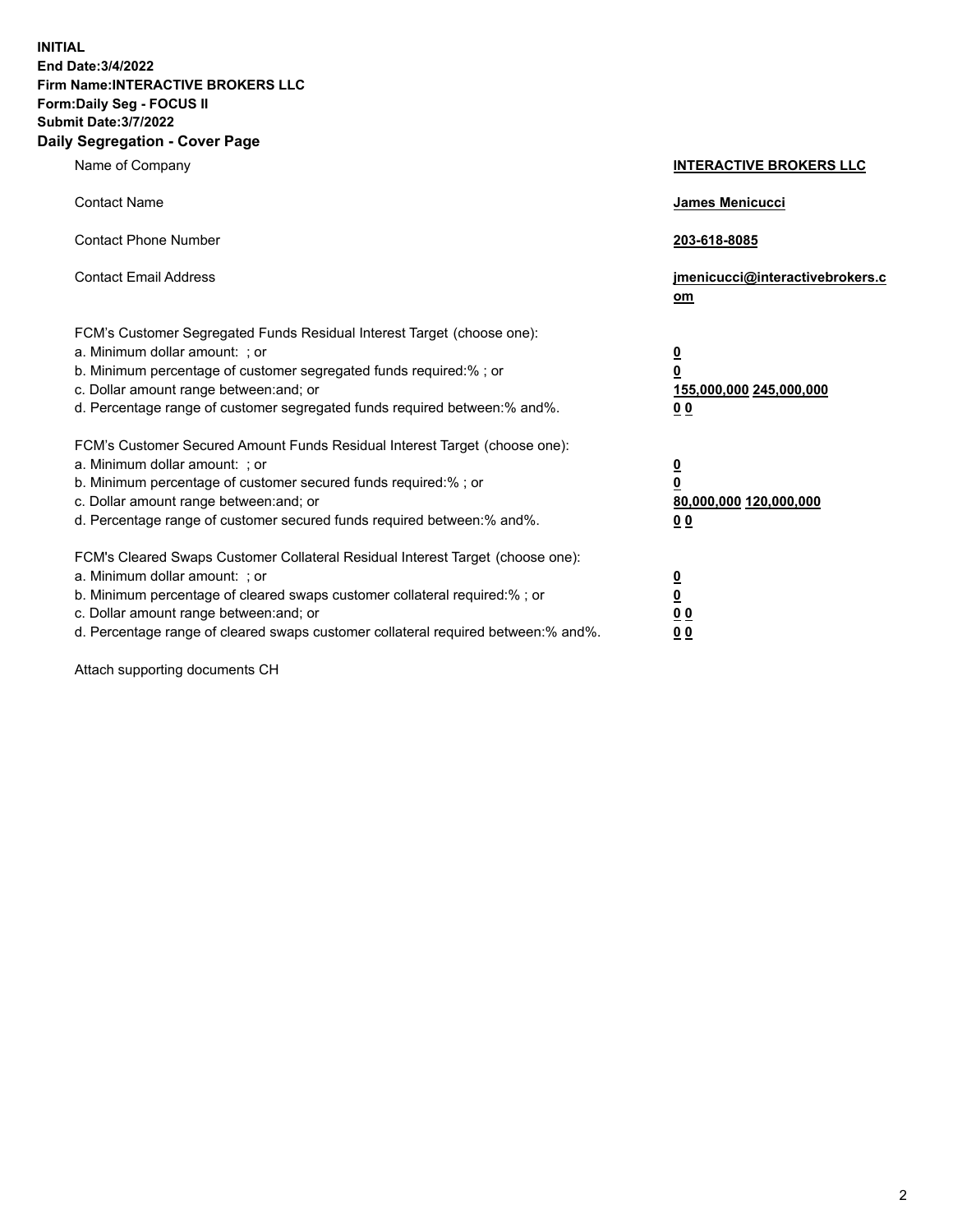**INITIAL End Date:3/4/2022 Firm Name:INTERACTIVE BROKERS LLC Form:Daily Seg - FOCUS II Submit Date:3/7/2022 Daily Segregation - Secured Amounts**

|     | Foreign Futures and Foreign Options Secured Amounts                                         |                                                      |
|-----|---------------------------------------------------------------------------------------------|------------------------------------------------------|
|     | Amount required to be set aside pursuant to law, rule or regulation of a foreign            | $0$ [7305]                                           |
|     | government or a rule of a self-regulatory organization authorized thereunder                |                                                      |
| 1.  | Net ledger balance - Foreign Futures and Foreign Option Trading - All Customers             |                                                      |
|     | A. Cash                                                                                     | 494,879,240 [7315]                                   |
|     | B. Securities (at market)                                                                   | $0$ [7317]                                           |
| 2.  | Net unrealized profit (loss) in open futures contracts traded on a foreign board of trade   | -18,335,771 [7325]                                   |
| 3.  | Exchange traded options                                                                     |                                                      |
|     | a. Market value of open option contracts purchased on a foreign board of trade              | 82,720 [7335]                                        |
|     | b. Market value of open contracts granted (sold) on a foreign board of trade                | -7,637 [7337]                                        |
| 4.  | Net equity (deficit) (add lines 1. 2. and 3.)                                               | 476,618,552 [7345]                                   |
| 5.  | Account liquidating to a deficit and account with a debit balances - gross amount           | 15,325 [7351]                                        |
|     | Less: amount offset by customer owned securities                                            | 0 [7352] 15,325 [7354]                               |
| 6.  | Amount required to be set aside as the secured amount - Net Liquidating Equity              | 476,633,877 [7355]                                   |
|     | Method (add lines 4 and 5)                                                                  |                                                      |
| 7.  | Greater of amount required to be set aside pursuant to foreign jurisdiction (above) or line | 476,633,877 [7360]                                   |
|     | 6.                                                                                          |                                                      |
|     | FUNDS DEPOSITED IN SEPARATE REGULATION 30.7 ACCOUNTS                                        |                                                      |
| 1.  | Cash in banks                                                                               |                                                      |
|     | A. Banks located in the United States                                                       | 26,724,972 [7500]                                    |
|     | B. Other banks qualified under Regulation 30.7                                              | 0 [7520] 26,724,972 [7530]                           |
| 2.  | Securities                                                                                  |                                                      |
|     | A. In safekeeping with banks located in the United States                                   | 382,805,700 [7540]                                   |
|     | B. In safekeeping with other banks qualified under Regulation 30.7                          | 0 [7560] 382,805,700 [7570]                          |
| 3.  | Equities with registered futures commission merchants                                       |                                                      |
|     | A. Cash                                                                                     | $0$ [7580]                                           |
|     | <b>B.</b> Securities                                                                        | $0$ [7590]                                           |
|     | C. Unrealized gain (loss) on open futures contracts                                         | $0$ [7600]                                           |
|     | D. Value of long option contracts                                                           | $0$ [7610]                                           |
|     | E. Value of short option contracts                                                          | 0 [7615] 0 [7620]                                    |
| 4.  | Amounts held by clearing organizations of foreign boards of trade                           |                                                      |
|     | A. Cash                                                                                     | $Q$ [7640]                                           |
|     | <b>B.</b> Securities                                                                        | $0$ [7650]                                           |
|     | C. Amount due to (from) clearing organization - daily variation                             | $0$ [7660]                                           |
|     | D. Value of long option contracts                                                           | $0$ [7670]                                           |
|     | E. Value of short option contracts                                                          | 0 [7675] 0 [7680]                                    |
| 5.  | Amounts held by members of foreign boards of trade                                          |                                                      |
|     | A. Cash                                                                                     | 203,417,613 [7700]                                   |
|     | <b>B.</b> Securities                                                                        | $0$ [7710]                                           |
|     | C. Unrealized gain (loss) on open futures contracts                                         | -12,171,344 [7720]                                   |
|     | D. Value of long option contracts                                                           | 82,720 [7730]                                        |
|     | E. Value of short option contracts                                                          | <mark>-7,637</mark> [7735] <u>191,321,352</u> [7740] |
| 6.  | Amounts with other depositories designated by a foreign board of trade                      | 0 [7760]                                             |
| 7.  | Segregated funds on hand                                                                    | $0$ [7765]                                           |
| 8.  | Total funds in separate section 30.7 accounts                                               | 600,852,024 [7770]                                   |
| 9.  | Excess (deficiency) Set Aside for Secured Amount (subtract line 7 Secured Statement         | 124,218,147 [7380]                                   |
|     | Page 1 from Line 8)                                                                         |                                                      |
| 10. | Management Target Amount for Excess funds in separate section 30.7 accounts                 | 80,000,000 [7780]                                    |
| 11. | Excess (deficiency) funds in separate 30.7 accounts over (under) Management Target          | 44,218,147 [7785]                                    |
|     |                                                                                             |                                                      |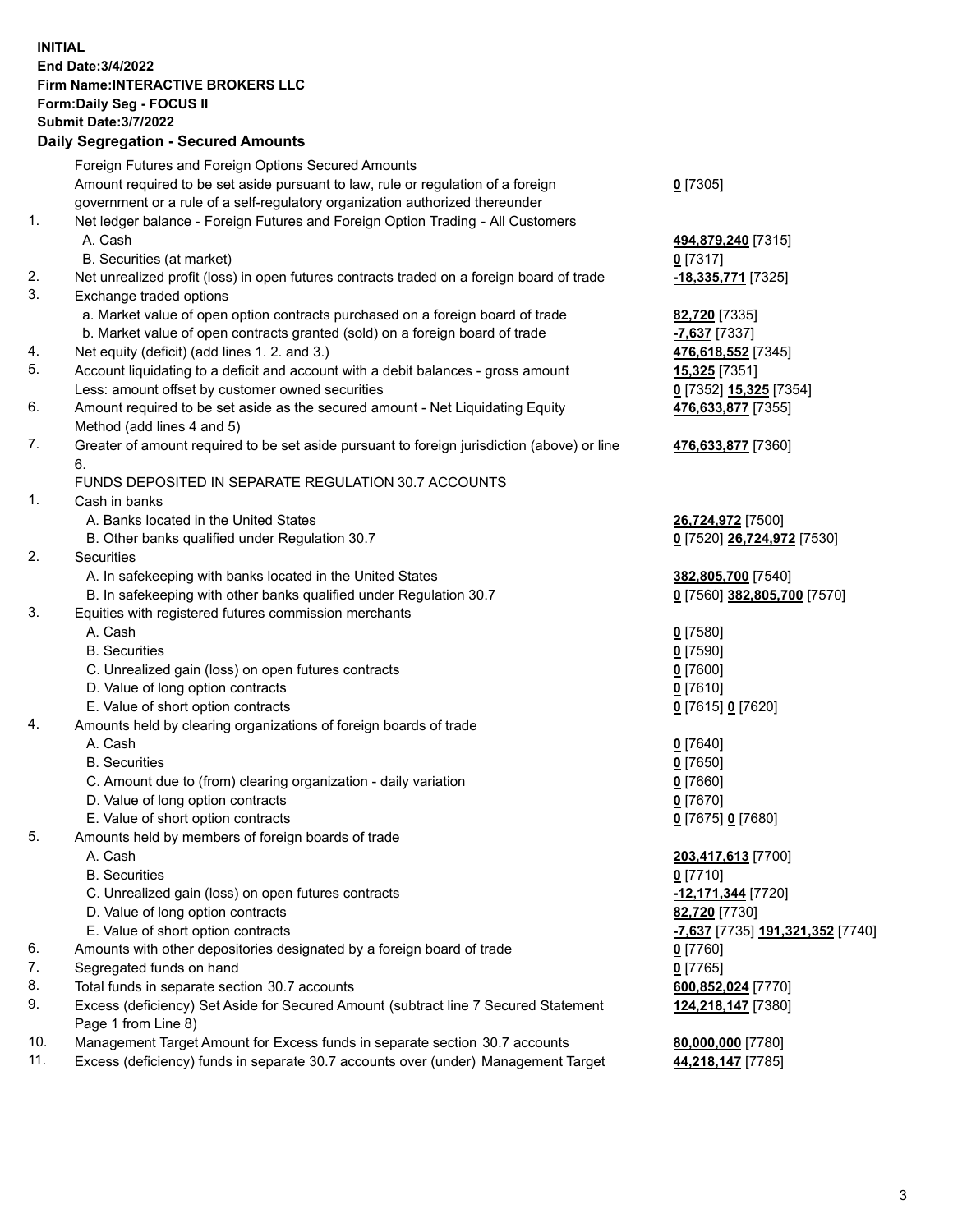**INITIAL End Date:3/4/2022 Firm Name:INTERACTIVE BROKERS LLC Form:Daily Seg - FOCUS II Submit Date:3/7/2022 Daily Segregation - Segregation Statement** SEGREGATION REQUIREMENTS(Section 4d(2) of the CEAct) 1. Net ledger balance A. Cash **8,144,589,345** [7010] B. Securities (at market) **0** [7020] 2. Net unrealized profit (loss) in open futures contracts traded on a contract market **303,698,785** [7030] 3. Exchange traded options A. Add market value of open option contracts purchased on a contract market **1,007,842,211** [7032] B. Deduct market value of open option contracts granted (sold) on a contract market **-920,902,478** [7033] 4. Net equity (deficit) (add lines 1, 2 and 3) **8,535,227,863** [7040] 5. Accounts liquidating to a deficit and accounts with debit balances - gross amount **1,123,093** [7045] Less: amount offset by customer securities **0** [7047] **1,123,093** [7050] 6. Amount required to be segregated (add lines 4 and 5) **8,536,350,956** [7060] FUNDS IN SEGREGATED ACCOUNTS 7. Deposited in segregated funds bank accounts A. Cash **935,923,553** [7070] B. Securities representing investments of customers' funds (at market) **5,297,415,660** [7080] C. Securities held for particular customers or option customers in lieu of cash (at market) **0** [7090] 8. Margins on deposit with derivatives clearing organizations of contract markets A. Cash **1,216,867,034** [7100] B. Securities representing investments of customers' funds (at market) **1,137,800,131** [7110] C. Securities held for particular customers or option customers in lieu of cash (at market) **0** [7120] 9. Net settlement from (to) derivatives clearing organizations of contract markets **69,303,568** [7130] 10. Exchange traded options A. Value of open long option contracts **1,007,842,211** [7132] B. Value of open short option contracts **-920,902,478** [7133] 11. Net equities with other FCMs A. Net liquidating equity **0** [7140] B. Securities representing investments of customers' funds (at market) **0** [7160] C. Securities held for particular customers or option customers in lieu of cash (at market) **0** [7170] 12. Segregated funds on hand **0** [7150] 13. Total amount in segregation (add lines 7 through 12) **8,744,249,679** [7180] 14. Excess (deficiency) funds in segregation (subtract line 6 from line 13) **207,898,723** [7190] 15. Management Target Amount for Excess funds in segregation **155,000,000** [7194]

16. Excess (deficiency) funds in segregation over (under) Management Target Amount Excess

**52,898,723** [7198]